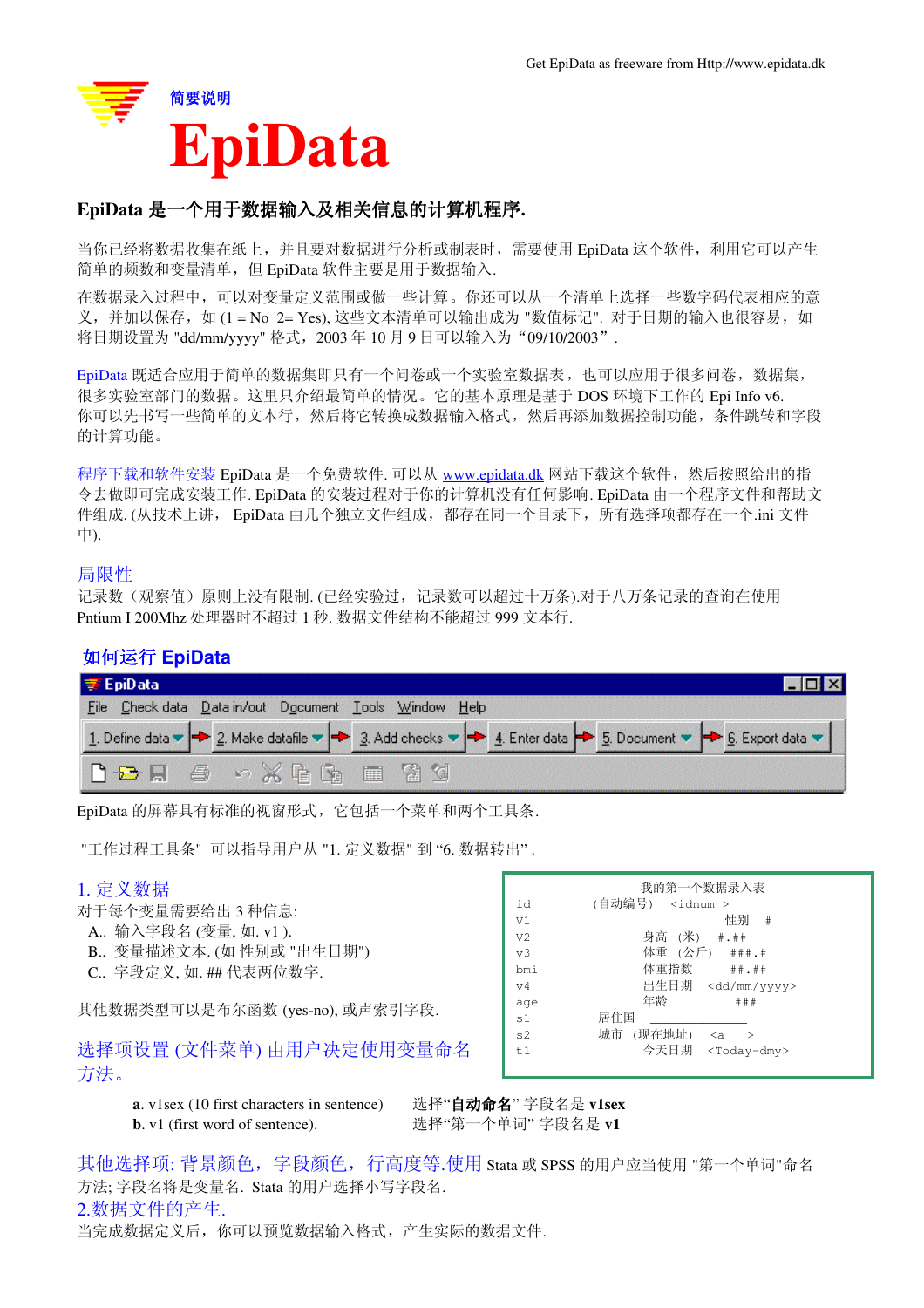## 3. 添加/修改 核查功能

EpiData 软件的最强大的功能是在数据输入过程中可以指定输入范围和进行计算.

- 严格限制输入为某些数值并且为输入的数字给出文本描述.
- 指定数据输入顺序, 如某些问题只限于对男性个体, (jumps)
- 在数据输入过程中使用计算功能. 例如根据访问日期和出生日期计算年龄. 但是一般计算是在分析过程中进 行.
- 具有帮助功能和一些计算扩展功能如, if .. then ...endif 结构. (可以参考安装给出的实例,还可以访问网站 www.epidata.dk/examples.php).

当你开始使用 "添加/修改" 部分时, 出现一个窗口: 在上部显示变量名 (v8). 标记和变量类型 (number). 下面是 定义块:

**Range, Legal** 定义允许输入的数据.

- Jumps 在输入数据后决定是否跳转。
	- (本例中数值 为 1 跳至 v10)

Must enter: 如果设置为 Yes 必须给出数值. (否则可以为空) Repeat: 重复上个记录的数值, 即如果不改变仍然维持前一

个记录的数值, 这个数值可以改变.

Value label: 对于分类数据它定义了数值的具体意义. 如 1= 男 2=女.

### Edit: 可以定义其它相关的核查命令。具体参考帮助文件. Save: 保存当前的定义.

在本例中定义了 Range,Legal 和 Value labels . 实际上一般 只需使用一个即可.

| Rigidfix:<br>Number |                  |     |
|---------------------|------------------|-----|
| Range, Legal        | 1-8,99           |     |
| Jumps               | 1 > 10           |     |
| Must enter          | Yes              |     |
| Repeat              | No               |     |
| Value label         | Iabel_v8rigidfix | $+$ |

## 4. 数据输入

打开数据文件并且输入数据, 增加或查找数据. 字段 V1 右面的兰色文本 Female 是根据核查 文件, 在数据输入后显示的。本例子中体重指 数 Body mass index 和年龄 age 是计算字段.

#### 文件类型:

- A. 数据格式定义文件. **first.qes**
- **B.** 真正的数据文件. first.rec.
- **C.** Ḍᶹ᭛ӊ. **first.chk**
- **D.** 辅助文件. first.not 和运行记录文件 f**irst.log** .

| EpiData - [first.rec] |                                                                                                                           |                                 | $\mathsf{x}$            |
|-----------------------|---------------------------------------------------------------------------------------------------------------------------|---------------------------------|-------------------------|
| Eile                  | <u>Goto W</u> indow<br>Heip                                                                                               |                                 | $  \mathbb{F}$ $\times$ |
| ID                    | (automatic id number)                                                                                                     |                                 |                         |
| U1                    | <b>SPX</b>                                                                                                                | 2<br>Female                     |                         |
| U <sub>2</sub>        | Height (meter)                                                                                                            | 1.75                            |                         |
| U3                    | Weight (kilo)                                                                                                             | 67.0                            |                         |
| BMI                   | Body Mass Index                                                                                                           | 21.88                           |                         |
| U4                    | Date of birth                                                                                                             | 12/12/1956                      |                         |
| AGE                   | Age today                                                                                                                 | 44                              |                         |
| S1                    | Country of Residence                                                                                                      | Denmark                         |                         |
| S <sub>2</sub>        | City (Current address)                                                                                                    | 0 <sub>D</sub><br><b>Odense</b> |                         |
| T1                    | Todays Date                                                                                                               | 27/01/2001                      |                         |
| $M \approx 1/2$       | $\blacktriangleright$ $\blacktriangleright$ $\blacktriangleright$ $\blacktriangleright$ $\blacktriangleright$<br>$id = 1$ |                                 |                         |
| V1                    | Integer: Press + or F9 to see legal values                                                                                |                                 | Length: 1               |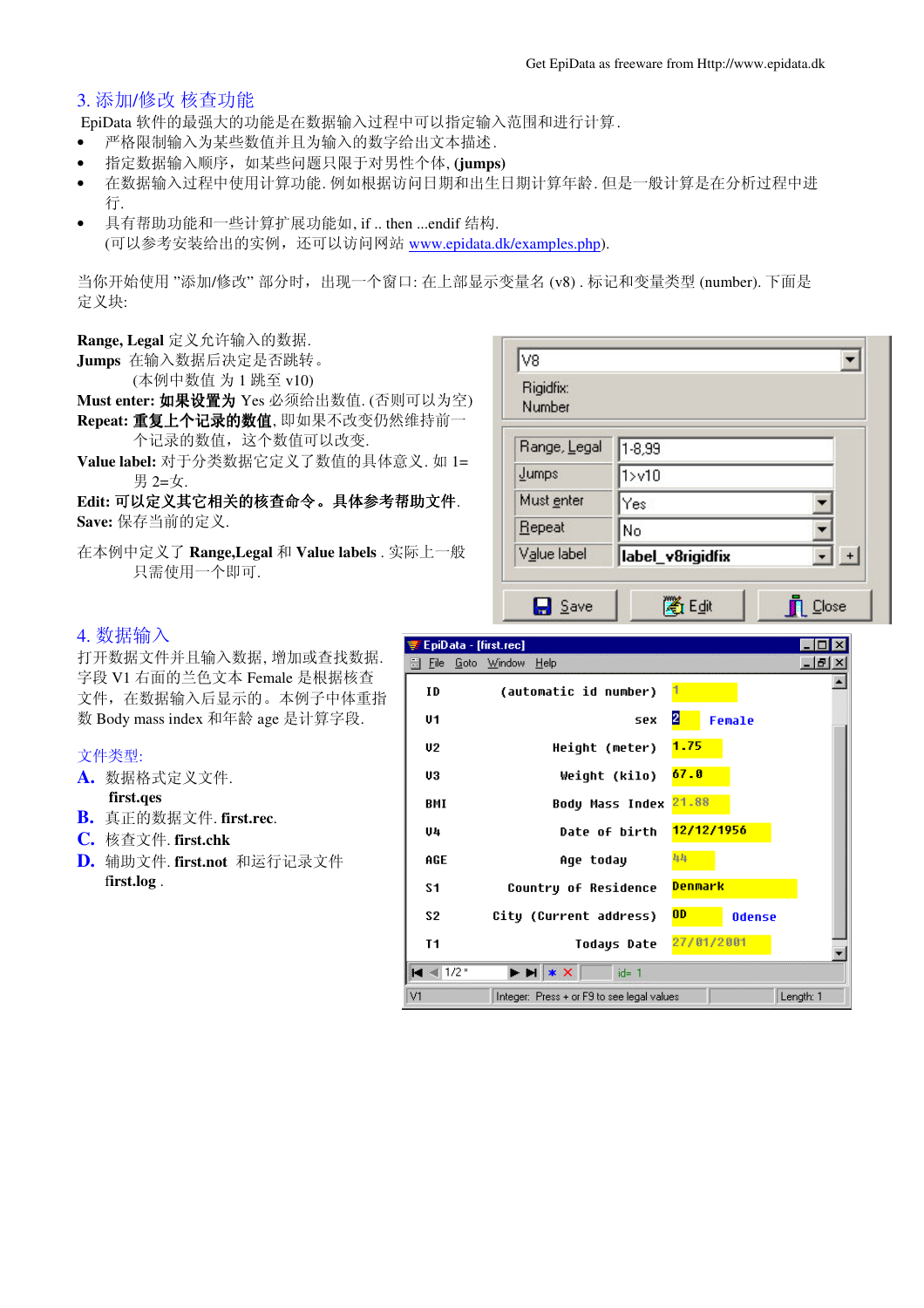## 5. 与数据相关的文件

当完成一些字段定义后可以显示数据文件结构及相关信息。例如(first.rec):

|                                                                                                                      | 数据文件: C:\data\first.rec<br>文件标记: My first test datafile is an example |           |              |                                                        |                                           |  |  |
|----------------------------------------------------------------------------------------------------------------------|-----------------------------------------------------------------------|-----------|--------------|--------------------------------------------------------|-------------------------------------------|--|--|
| 文件大小: 612 bytes<br>最后更新日期:<br>28. Jan 2001 12:14<br>字段数: 7<br>记录数: 0<br>核查功能: Yes (Last revision 28. Jan 2001 12:02) |                                                                       |           |              |                                                        |                                           |  |  |
|                                                                                                                      | Fields in datafile:                                                   |           |              |                                                        |                                           |  |  |
|                                                                                                                      | No. 变量名  标记                                                           |           |              | 字段类型     宽度    核查内容                                    | 数值标记                                      |  |  |
| 1 id                                                                                                                 |                                                                       | ID-number | 6            |                                                        |                                           |  |  |
|                                                                                                                      | 2 v1 sex Integer                                                      |           | $\mathbf{1}$ |                                                        | sex<br>1: Male<br>2: Female<br>9: Unknown |  |  |
|                                                                                                                      |                                                                       |           |              | 3 v2 Height (meter) Fixed number 4:2 Legal: 0.0-2.30,9 |                                           |  |  |
|                                                                                                                      | 6 v4 Date of birth Date (dmy) 10                                      |           |              |                                                        |                                           |  |  |
|                                                                                                                      | (other fields omitted)                                                |           |              |                                                        |                                           |  |  |

当输入一些数据后, 你可以对输入的部分或全部数据进行显示, 也可以显示标记。

| Observation 1 |            |                   |         |    |            |  |
|---------------|------------|-------------------|---------|----|------------|--|
| ıd            |            | vl                | Male    | v2 | 1.92       |  |
| v4            | 12/12/1945 | $\epsilon$<br>∸ ب | denmark | s2 | Copenhagen |  |

可以显示"编码本",包括简单的频数表

 $\Gamma$ 

| v2                                     |                                    |              |                       |          | --------   | Sex  |
|----------------------------------------|------------------------------------|--------------|-----------------------|----------|------------|------|
| value labels:<br>range/legal: $1-2, 2$ | type: Integer<br>sex               |              |                       |          |            |      |
| missing:<br>range:<br>unique values:   | 0/25<br>[1, 2]<br>-2               |              |                       |          |            |      |
| tabulation:                            | Freq. Pct.<br>11<br>14             | 44.0<br>56.0 | Value Label<br>1 Male | 2 Female |            |      |
| 37 R<br>range/legal: 36.00-40.00       | type: Floating point               |              | -----------------     |          | ---------- | Temp |
| missing:<br>unique values:             | 0/25<br>range: [36.00,37.50]<br>12 |              |                       |          |            |      |
| mean:<br>std. dev:                     | 36,84<br>0, 37                     |              |                       |          |            |      |

6. 数据转出和数据加密.

作为"工具"的一部分,可以产生加密或不加密的压缩文件。

注意如果忘记密码不能再恢复这个文件.

工具和其它功能